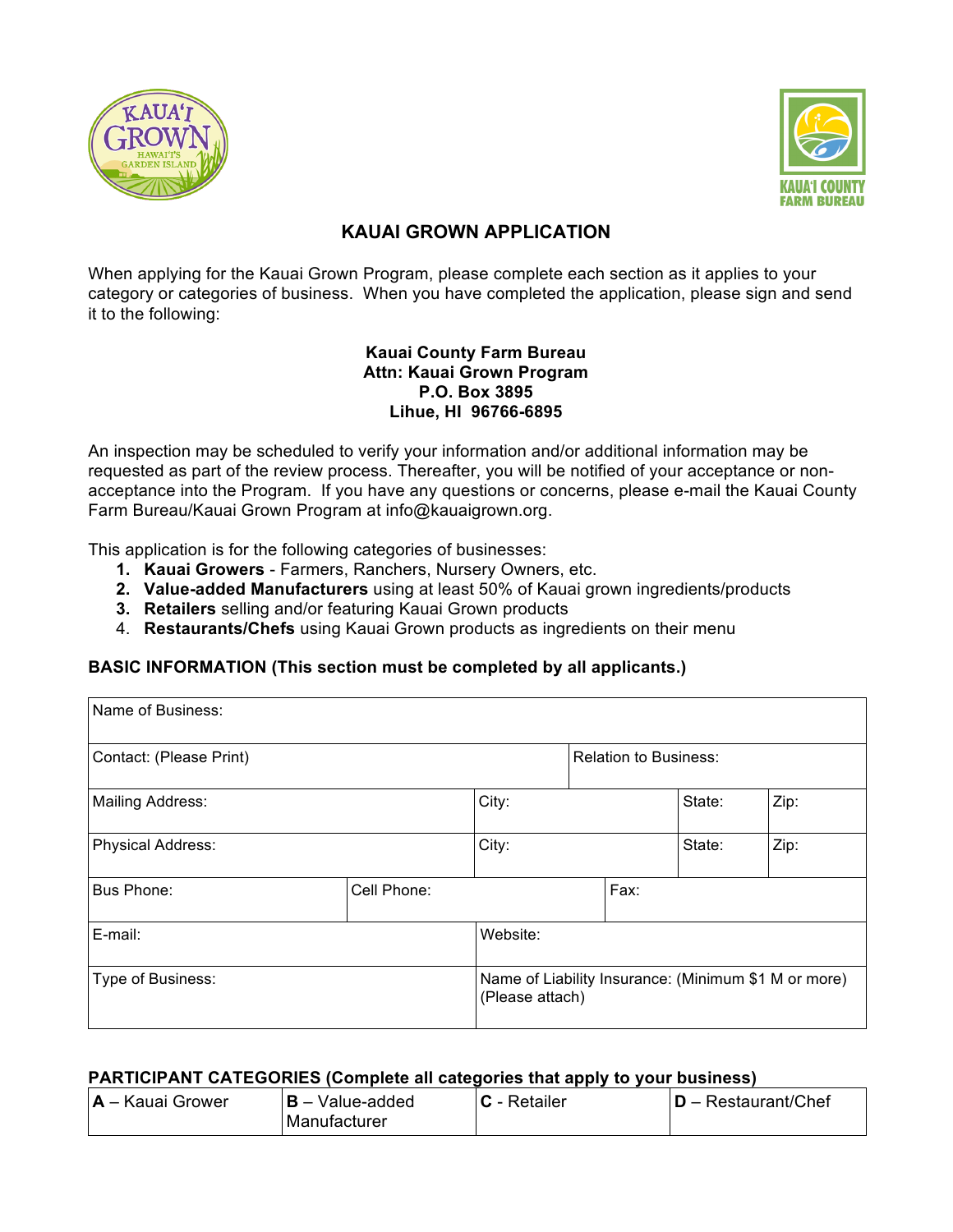# **Category A – Kauai Grower** (Attach additional information, if necessary)

|           | Physical location of production lands:                                   |         |           |
|-----------|--------------------------------------------------------------------------|---------|-----------|
|           | Describe Kauai Grown Product(s) (check if annual or seasonal production) | Annual: | Seasonal: |
|           |                                                                          |         |           |
| 2)        |                                                                          |         |           |
| 3)        |                                                                          |         |           |
| $\ket{4}$ |                                                                          |         |           |
| 5)        |                                                                          |         |           |

| Point of Sale: (Describe where and when product(s) is/are sold) |                   |  |  |
|-----------------------------------------------------------------|-------------------|--|--|
| Farm:                                                           | Wholesale:        |  |  |
| Farmer's Market:                                                | Retail Outlet(s): |  |  |
| Restaurant/Caterer:<br>Coops:                                   |                   |  |  |
| Others:                                                         |                   |  |  |

### **Category B – Value-added Manufacturer** (Attach additional information, if necessary) If you grow your own products on Kauai to make your value-added products complete Category A

|                   | Describe Value-added Product(s) | % Kauai<br>Grown | Kauai Grown Source(s) | Other Source(s) |
|-------------------|---------------------------------|------------------|-----------------------|-----------------|
| $\mathbf{1}$      |                                 |                  |                       |                 |
| 2)                |                                 |                  |                       |                 |
| 3)                |                                 |                  |                       |                 |
| $\vert 4 \rangle$ |                                 |                  |                       |                 |
| 5)                |                                 |                  |                       |                 |
| 6)                |                                 |                  |                       |                 |

| Location of manufacturing plant: | Location of certified kitchen: |
|----------------------------------|--------------------------------|
|                                  |                                |

| Point of Sale: (Describe where and when product(s) is/are sold) |                   |  |  |
|-----------------------------------------------------------------|-------------------|--|--|
| Farm:                                                           | Wholesale:        |  |  |
| Farmer's Market:                                                | Retail Outlet(s): |  |  |
| Restaurant/Caterer:                                             | Coops:            |  |  |
| Others:                                                         |                   |  |  |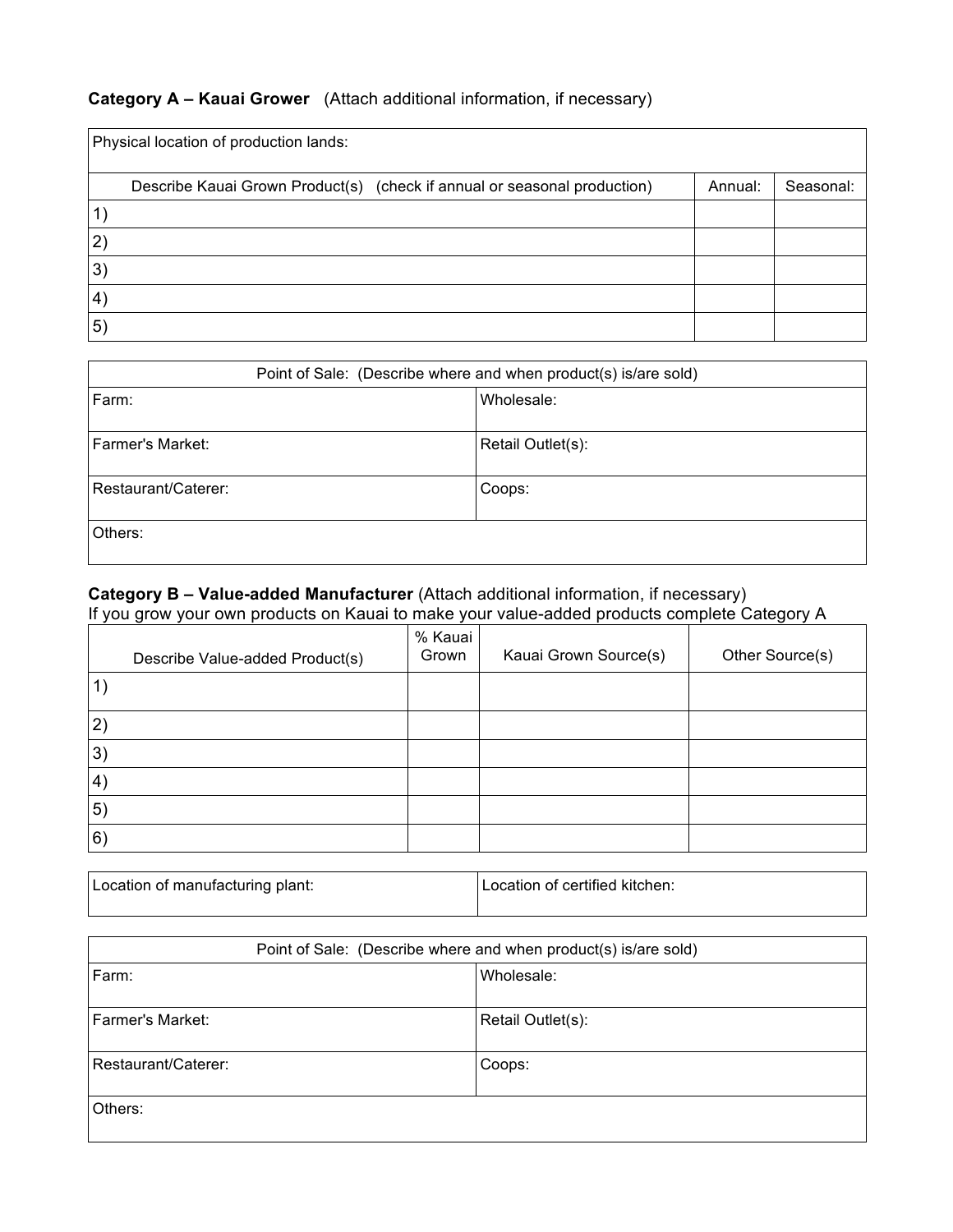| Product(s): | Name of Retail Outlet(s): | . .<br>Location of Outlet(s): | Farmer(s)/Producer(s): |
|-------------|---------------------------|-------------------------------|------------------------|
| 1)          |                           |                               |                        |
| 2)          |                           |                               |                        |
| 3)          |                           |                               |                        |
| 4)          |                           |                               |                        |
| 5)          |                           |                               |                        |
| 6)          |                           |                               |                        |

#### **Category C - Retailer** (Attach additional information, if necessary)

#### **Category D – Restaurant/Caterer** (Attach additional information, if necessary)

| Product(s) Used: | Name of<br>Restaurant/Caterer: | Location of<br>:Restaurant/Caterer: | Farmer/Producer: |
|------------------|--------------------------------|-------------------------------------|------------------|
| 1)               |                                |                                     |                  |
| 2)               |                                |                                     |                  |
| 3)               |                                |                                     |                  |
| 4)               |                                |                                     |                  |
| 5)               |                                |                                     |                  |
| 6)               |                                |                                     |                  |

**Additional Information** (Please provide this information as it will be published on the website and used in other media.)

Please provide a brief description of your business (not more than 50 word(s):

Describe your preferred method to contact your business: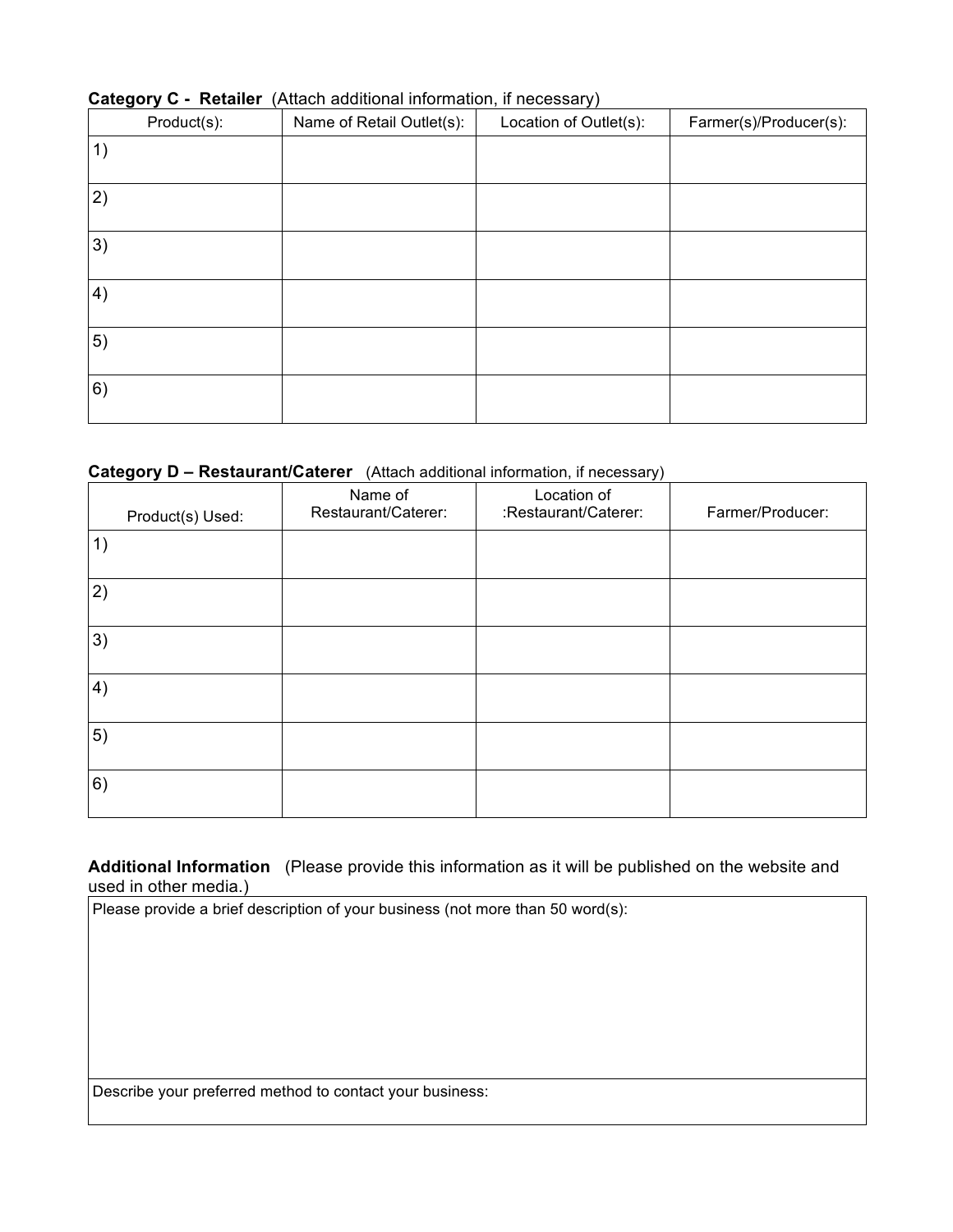#### **Kauai Grown Program Promotional Materials**

| Quantity             | <b>Type</b>                                                                                 | Quantity to<br>Order | Cost/Item            | <b>Amount Ordered</b> |
|----------------------|---------------------------------------------------------------------------------------------|----------------------|----------------------|-----------------------|
| 2 rolls<br>(Free)    | Kauai Grown Labels (500 per roll)<br>(Part of program benefit)                              |                      | \$7.50/              |                       |
| 1,000<br>(Free)      | Kauai Grown Label - digital labels<br>(Substitute for free labels)                          |                      | <b>TBD</b>           |                       |
| 1 banner<br>(Free)   | Kauai Grown Banner (2' X 3' or 1' X 4')<br>(Part of program benefit)                        |                      | \$45.00/<br>(approx) |                       |
| 1 Table<br>Runner    | Kauai Grown Table Runner<br>(Free if not opting for 1 banner)                               |                      |                      |                       |
| 1 sheet<br>(Free)    | Information Sheet (8 $\frac{1}{2}$ :" X 11")<br>(Part of program benefit)                   |                      |                      |                       |
|                      | <b>Retail Producer Cards</b>                                                                |                      | <b>TBD</b>           |                       |
|                      | <b>Retail Shelf Talkers</b>                                                                 |                      | <b>TBD</b>           |                       |
| 1 Web page<br>(Free) | Web page on the Kauai Grown website<br>(Part of program benefit)                            |                      |                      |                       |
| Provided<br>(Free)   | Directory member listing                                                                    |                      |                      |                       |
| As needed<br>(Free)  | <b>PR and Advertisement</b><br>(Part of program benefit)                                    |                      |                      |                       |
|                      | Participation in Kauai Grown sponsored events<br>(Country Store, Garden Fair, Holiday Fair) |                      |                      |                       |
|                      | Custom Kauai Grown Banner                                                                   |                      | <b>TBD</b>           |                       |
|                      | Custom information cards                                                                    |                      | <b>TBD</b>           |                       |
|                      |                                                                                             |                      |                      |                       |

**Please enclose/attach your annual dues with the Kauai Grown Program application for a new membership and/or membership renewal. (For 2015 renewals, this is a one-time reapplication due to the changes in the Program.)**

**For Kauai Growers - \$50.00/annual fee**

**For Value-added Manufacturers, Retailers, Restaurants/Caterers - \$75.00/annual fee**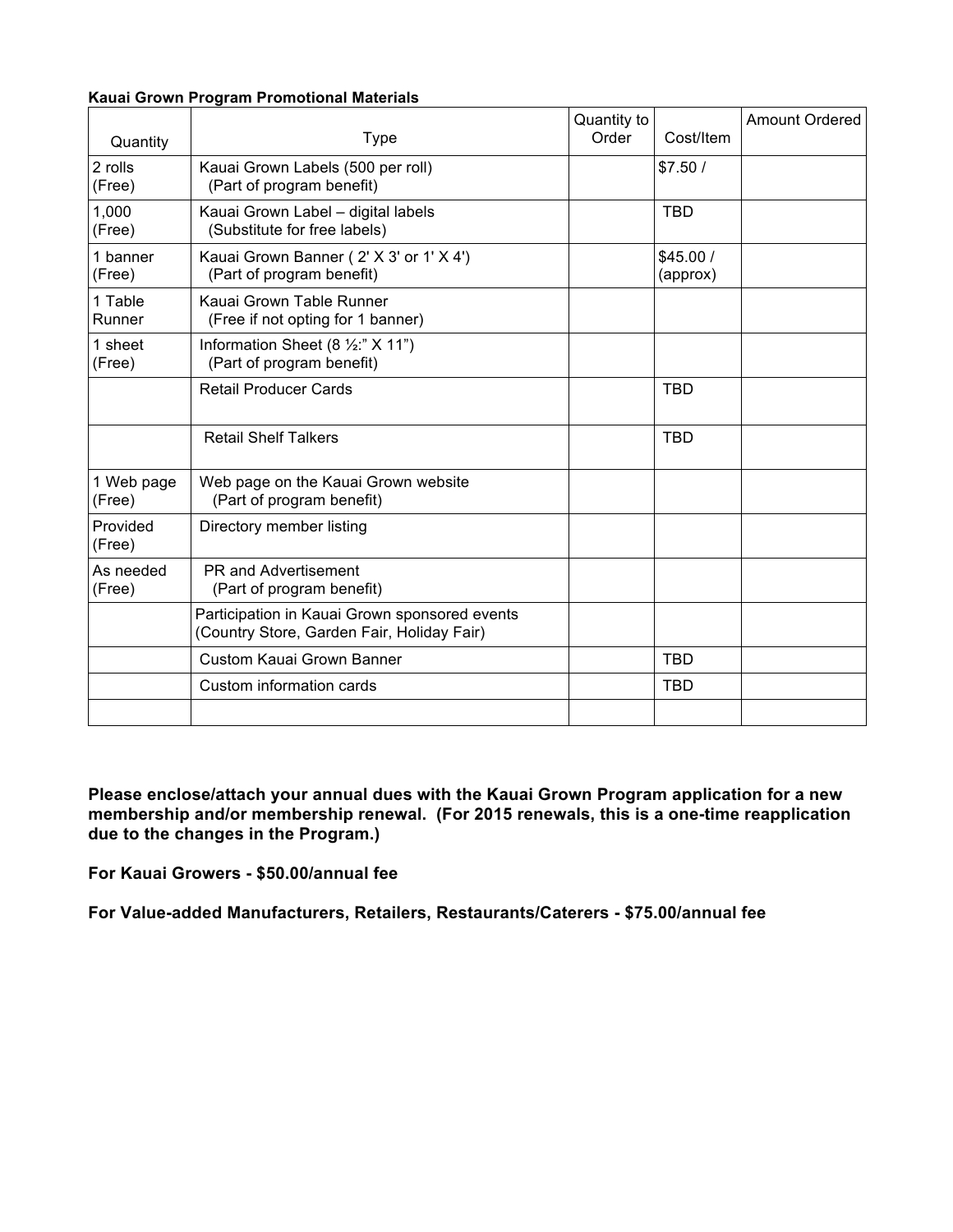### **Kauai Grown Agreement**

The goals and objectives of the Kauai Grown Program as administered by the Kauai County Farm Bureau are 1) to clearly identify Kauai Grown produce/products to the consumer, 2) to promote the benefits of purchasing and using the freshest quality produce/products grown on Kauai, 3) to provide the Kauai Grown members with the means to sustain their business models, and 4) to ensure that the Kauai grown produce/products meet all Federal, State, County health and safety rules and requirements for consumer consumption.

To meet these objectives, as a member of the Kauai Grown Program, the Applicant agrees to the following:

## **For Participating Local Growers:**

- 1) Guarantee that products for sale meet County, State, and Federal health and safety rules, regulations, ordinances, and/or laws as they relate to human consumption or usage. All clearances/certificates issued or required by the fore mentioned agencies shall be available for inspection at the time of sales.
- 2) Products for sale shall be cleaned, washed and ready for human consumption.
- 3) All products for sale meet minimal grade requirements such as free from bruising, decay, rot spots, soft spots, mechanical damage, etc.
- 4) All guidelines have been followed regarding the use of fertilizers, pesticides, or other herbicides to assure food safety for the consumer.
- 5) Only produce/products grown on Kauai and approved under the application shall use the Kauai Grown label.
- 6) Products labeled as "organic" shall have the appropriate certification.

### **For Value-added Manufacturers:**

- 1) Guarantee the quality of the product as meeting County, State, and Federal health and safety rules, regulations, ordinances, and/or laws as they relate to human consumption or usage. All clearances/certificates issued or required by the fore mentioned agencies shall be available for inspection at the time of sales.
- 2) All ingredients are clearly identified on the product(s).
- 3) Utilize at least 50% or more of Kauai Grown produce/products as specified under this application.
- 4) Products are made in a commercial kitchen or in a facility following and approved under the Department of Health (DOH) requirements.
- 5) Use of the Kauai Grown label on only approved items under under this agreement between the Applicant and the Kauai Grown Program.

## **For Retailers/Retail Outlets:**

- 1) Provide a dedicated section or shelf space for Kauai Grown produce/products.
- 2) Only properly labeled Kauai Grown products be displayed in designated sections.
- 3) Promote cooperation between retailers and the Kauai Grown producers.

## **For Restaurants/Chefs:**

- 1) Promote the usage of Kauai Grown labeled produce/products at their place of business.
- 2) Use Kauai Grown product items as much as possible.
- 3) Promote cooperation with Kauai Grown producers to meet supply issues.